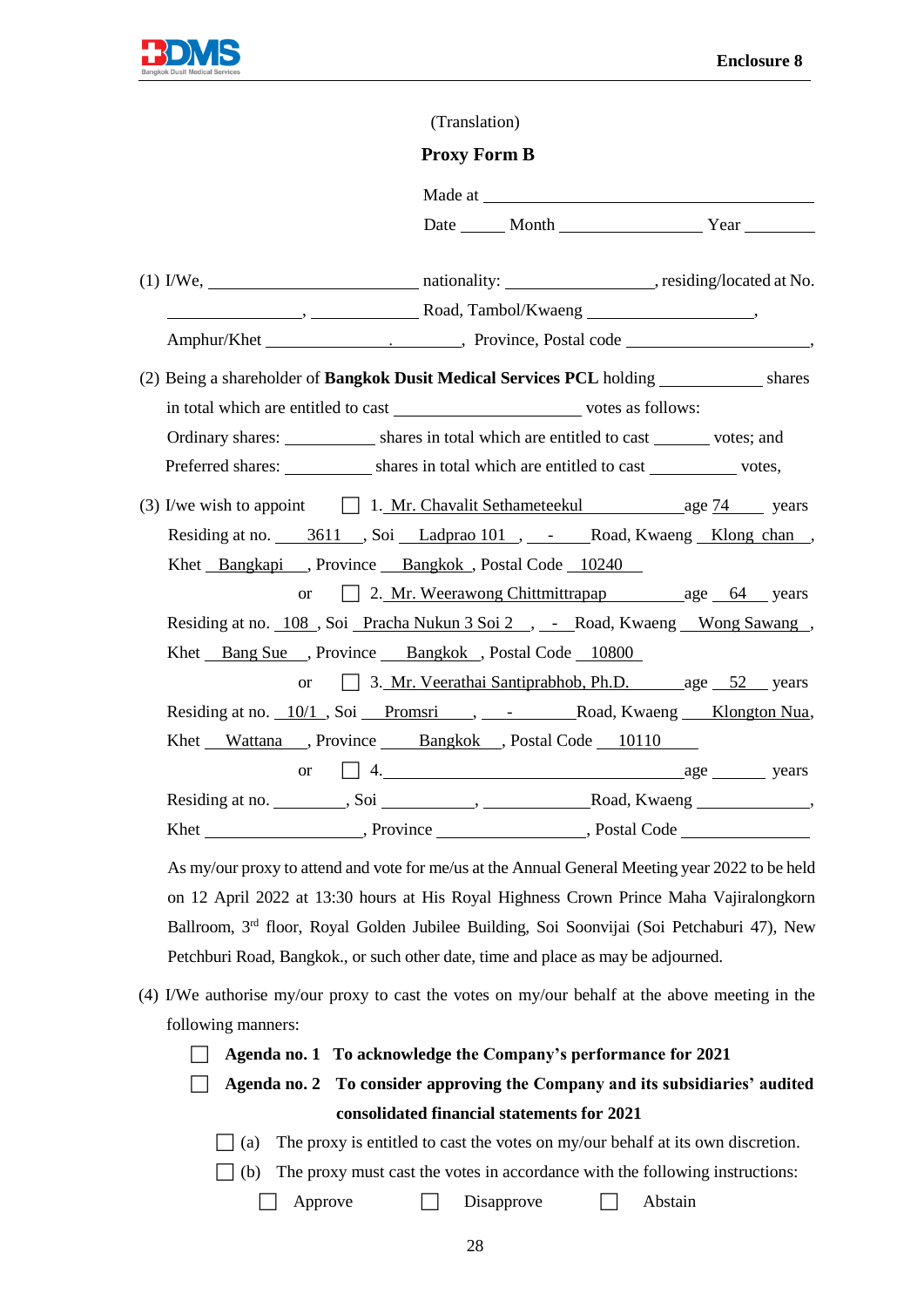

| Agenda no. 3 To consider approving the allocation of 2021 profit                       |  |  |  |  |  |  |  |  |
|----------------------------------------------------------------------------------------|--|--|--|--|--|--|--|--|
| The proxy is entitled to cast the votes on my/our behalf at its own discretion.<br>(a) |  |  |  |  |  |  |  |  |
| The proxy must cast the votes in accordance with the following instructions:<br>(b)    |  |  |  |  |  |  |  |  |
| Abstain<br>Disapprove<br>Approve                                                       |  |  |  |  |  |  |  |  |
| Agenda no. 4 To consider electing directors in replacement of those who retire by      |  |  |  |  |  |  |  |  |
| rotation                                                                               |  |  |  |  |  |  |  |  |
| The proxy is entitled to cast the votes on my/our behalf at its own discretion.<br>(a) |  |  |  |  |  |  |  |  |
| The proxy must cast the votes in accordance with the following instructions:<br>(b)    |  |  |  |  |  |  |  |  |
| Election of 5 nominated candidates as the Company's Directors                          |  |  |  |  |  |  |  |  |
| Disapprove<br>Abstain<br>Approve                                                       |  |  |  |  |  |  |  |  |
| To grant my/our proxy to vote at my/our desire as follows:                             |  |  |  |  |  |  |  |  |
| 4.1 Professor Emeritus Santasiri Sornmani, M.D.<br><b>Independent Director</b>         |  |  |  |  |  |  |  |  |
| Approve<br>Abstain<br>Disapprove                                                       |  |  |  |  |  |  |  |  |
| 4.2 Mr. Att Thongtang<br><b>Director</b>                                               |  |  |  |  |  |  |  |  |
| Abstain<br>Approve<br>Disapprove                                                       |  |  |  |  |  |  |  |  |
| 4.3 Mr. Chairat Panthuraamphorn, M.D.<br><b>Director</b>                               |  |  |  |  |  |  |  |  |
| Abstain<br>Approve<br>Disapprove                                                       |  |  |  |  |  |  |  |  |
| 4.4 Mr. Sripop Sarasas<br><b>Director</b>                                              |  |  |  |  |  |  |  |  |
| Abstain<br>Approve<br>Disapprove                                                       |  |  |  |  |  |  |  |  |
| 4.5 Mr. Pradit Theekakul<br><b>Director</b>                                            |  |  |  |  |  |  |  |  |
| Abstain<br>Approve<br>Disapprove                                                       |  |  |  |  |  |  |  |  |
| Agenda no. 5 To consider approving the directors' remuneration                         |  |  |  |  |  |  |  |  |
| The proxy is entitled to cast the votes on my/our behalf at its own discretion.<br>(a) |  |  |  |  |  |  |  |  |
| The proxy must cast the votes in accordance with the following instructions:<br>(b)    |  |  |  |  |  |  |  |  |
| Disapprove<br>Abstain<br>Approve                                                       |  |  |  |  |  |  |  |  |
| To consider appointing the auditor for 2022 and fixing the audit fee<br>Agenda no. 6   |  |  |  |  |  |  |  |  |
| The proxy is entitled to cast the votes on my/our behalf at its own discretion.<br>(a) |  |  |  |  |  |  |  |  |
| The proxy must cast the votes in accordance with the following instructions:<br>(b)    |  |  |  |  |  |  |  |  |
| Disapprove<br>Abstain<br>Approve                                                       |  |  |  |  |  |  |  |  |
| To consider other matters (if any)<br>Agenda no. 7                                     |  |  |  |  |  |  |  |  |
| The proxy is entitled to cast the votes on my/our behalf at its own discretion.<br>(a) |  |  |  |  |  |  |  |  |
| The proxy must cast the votes in accordance with the following instructions:<br>(b)    |  |  |  |  |  |  |  |  |
| Abstain<br>Approve<br>Disapprove                                                       |  |  |  |  |  |  |  |  |

(5) If the votes which the proxy casts on any agenda conflict with my/our specified instruction in this proxy form, those votes are invalid and will be regarded as having not been cast by me/us in my/our capacity as the shareholder.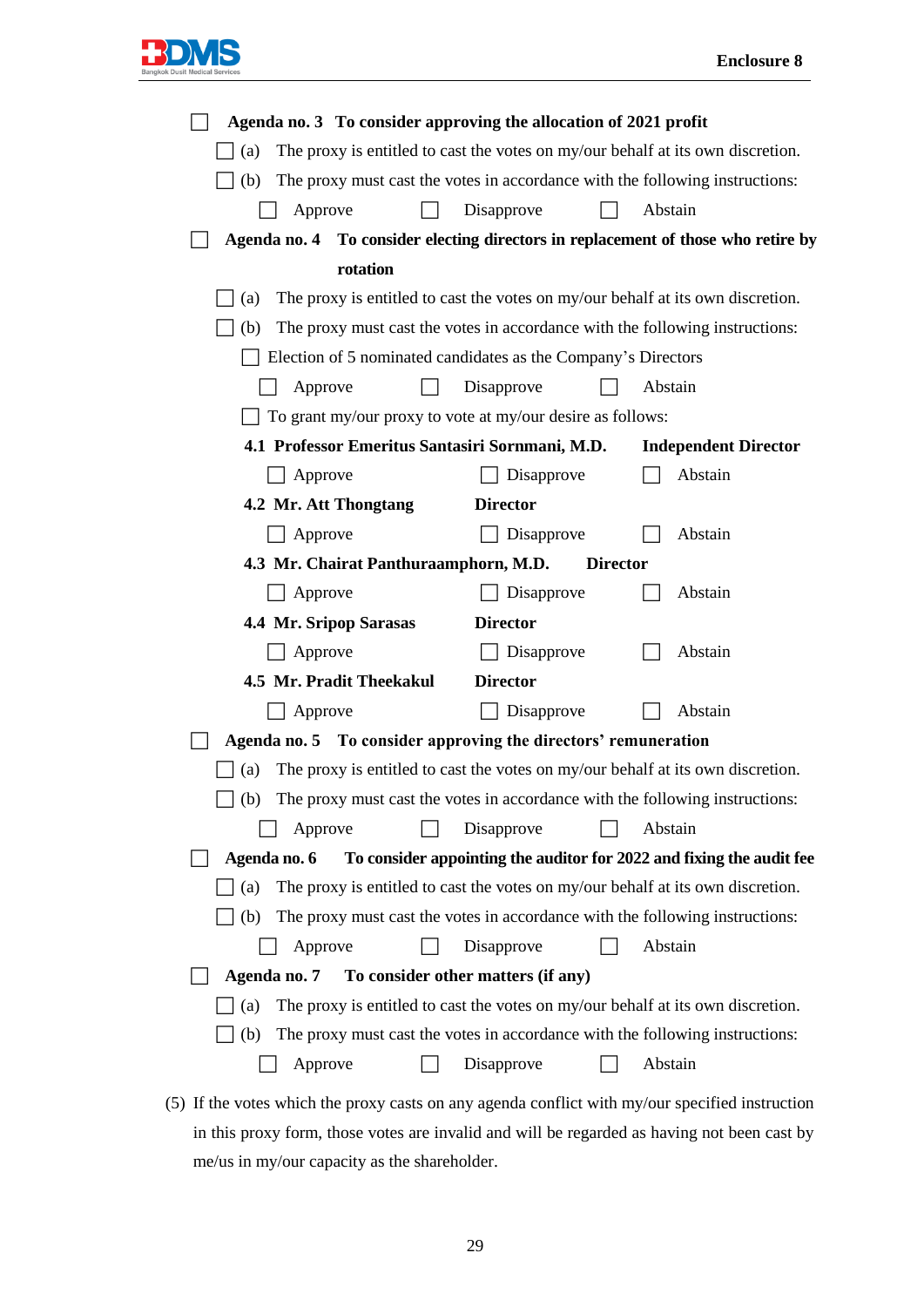(6) If my/our instruction on voting is not expressly or clearly indicated on any agenda, the meeting considers or resolves on any matter other than those stated above, or there is any change or addition to the relevant facts, then the proxy will be entitled to cast the votes on my/our behalf at his/her own discretion.

Any acts or performance caused by the Proxy at the above meeting, except voting in contravention of my/our instruction, shall be deemed as my/our acts and performance in all respects.



## **Remarks**

- 1. A shareholder may grant a proxy to only one person. The number of shares held by a shareholder may not be divided into several portions and granted to more than one proxy in order to divide the votes.
- 2. As regards the agenda to appoint directors, the meeting may consider appointing the entire board or any director(s).
- 3. In case there are more agendas to be discussed than those specified above, the grantor may make additional authorisation in the Attachment to Proxy Form B.